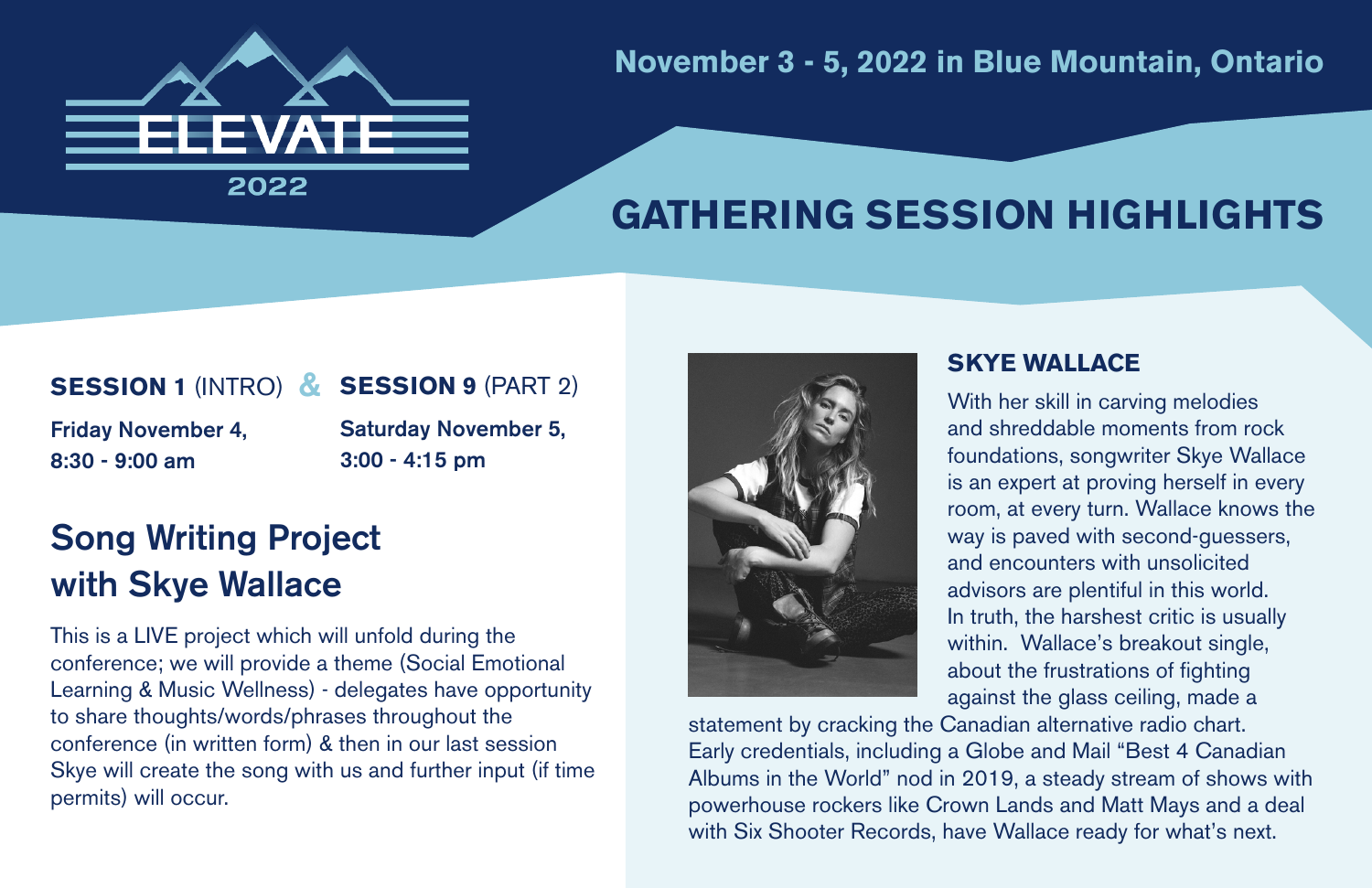

# **GATHERING SESSION HIGHLIGHTS**

**November 3 - 5, 2022 in Blue Mountain, Ontario**

**SESSION 5 -** Friday November 4, 3:30 - 4:45 pm

### Performance by the Ontario Provincial Honour Band

The Ontario Band Association presents the Ontario Provincial Honour Band, an ensemble made up of 90 of the province's best high school musicians, who are selected to take part in an intensive four days of music making. Participants will begin their experience at the Salvation Army Shoreline Camp in Jackson's Point, and work with their sensational guest conductor Dr. Gillian MacKay, from the University of Toronto, to prepare a challenging set of repertoire. The band will then take their program on tour, performing at various high schools en route to Collingwood. Their exciting experience culminates with their performance at the OMEA's Elevate 2022 Conference.



#### **GILLIAN MACKAY**

Gillian MacKay is Professor of Music of the University of Toronto, where she conducts the Wind Ensemble and teaches conducting. Gillian has an active professional career as a conductor,

adjudicator, clinician, and trumpeter. She has conducted honour ensembles throughout Canada and the United States, and is Associate Conductor of the Denis Wick Canadian Wind Orchestra. Dr. MacKay has adjudicated Canadian band festivals at local, provincial, and national levels in Canada. She has conducted honour bands and judged competitions in the US, Singapore, Thailand, and Korea. Gillian holds degrees and diplomas from the University of Lethbridge, McGill University, the University of Calgary, and Northwestern University.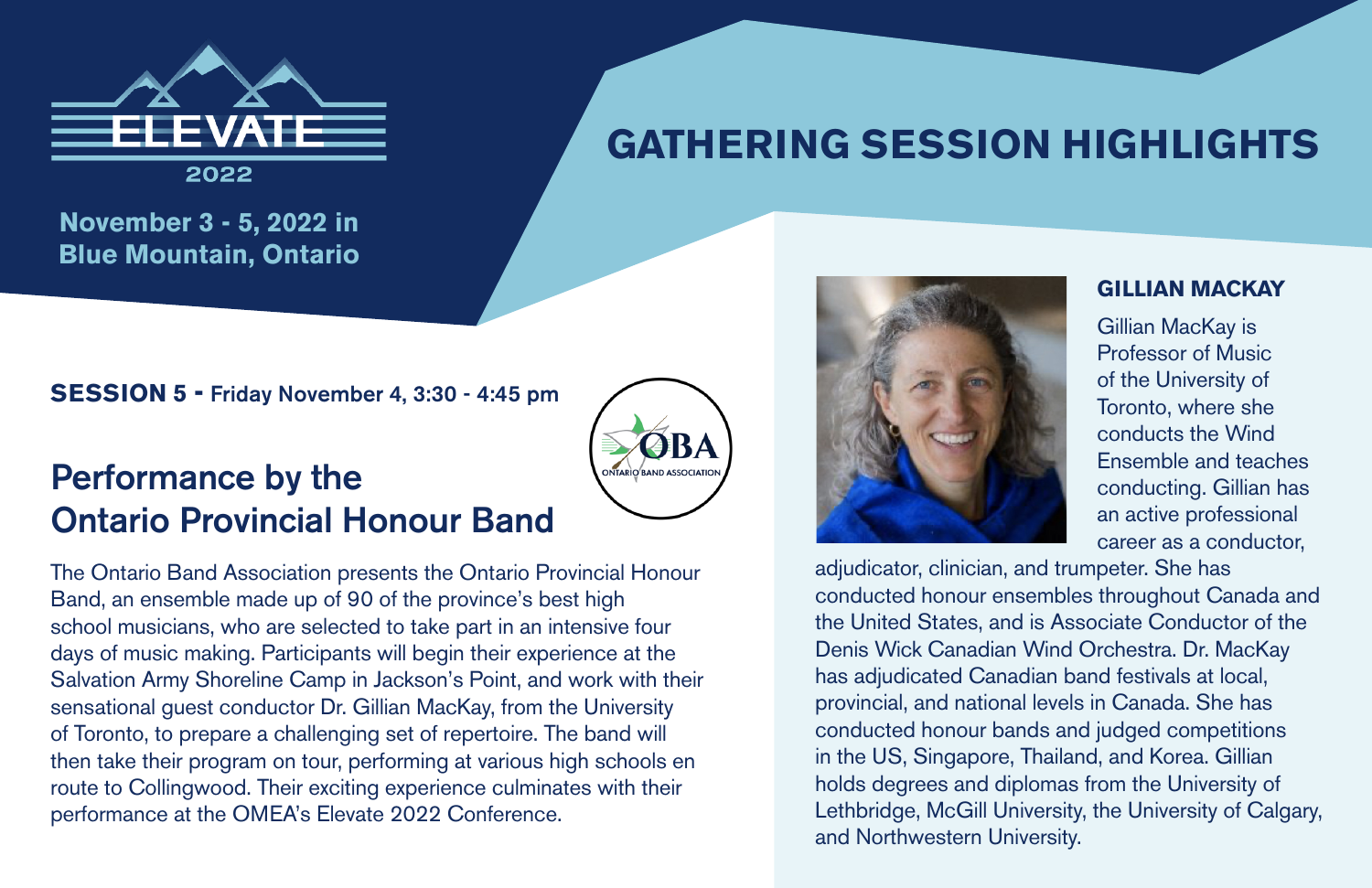

**November 3 - 5, 2022 in Blue Mountain, Ontario**

## **GATHERING SESSION HIGHLIGHTS**

#### **SESSION 5**

Friday November 4, 3:30 - 4:45 pm

### Musical Conversations with Twin Flames





### **TWIN FLAMES**

Building bridges across cultures, continents, and styles, Twin Flames, brings together a richness of personal history and musical experience. Their songs tell stories of courage and survival written in English, Inuttitut, and French. Multi-Award-Winning chart-topping Canadian Indigenous Duo Twin Flames are a husband-wife team made up of Jaaji, (Inuk

and Mohawk) from Nunavik and Chelsey June, métis (Algonquin Cree heritage). Honouring their ancestor's history and representing their Indigenous backgrounds. Twin Flames have become a beloved powerhouse couple.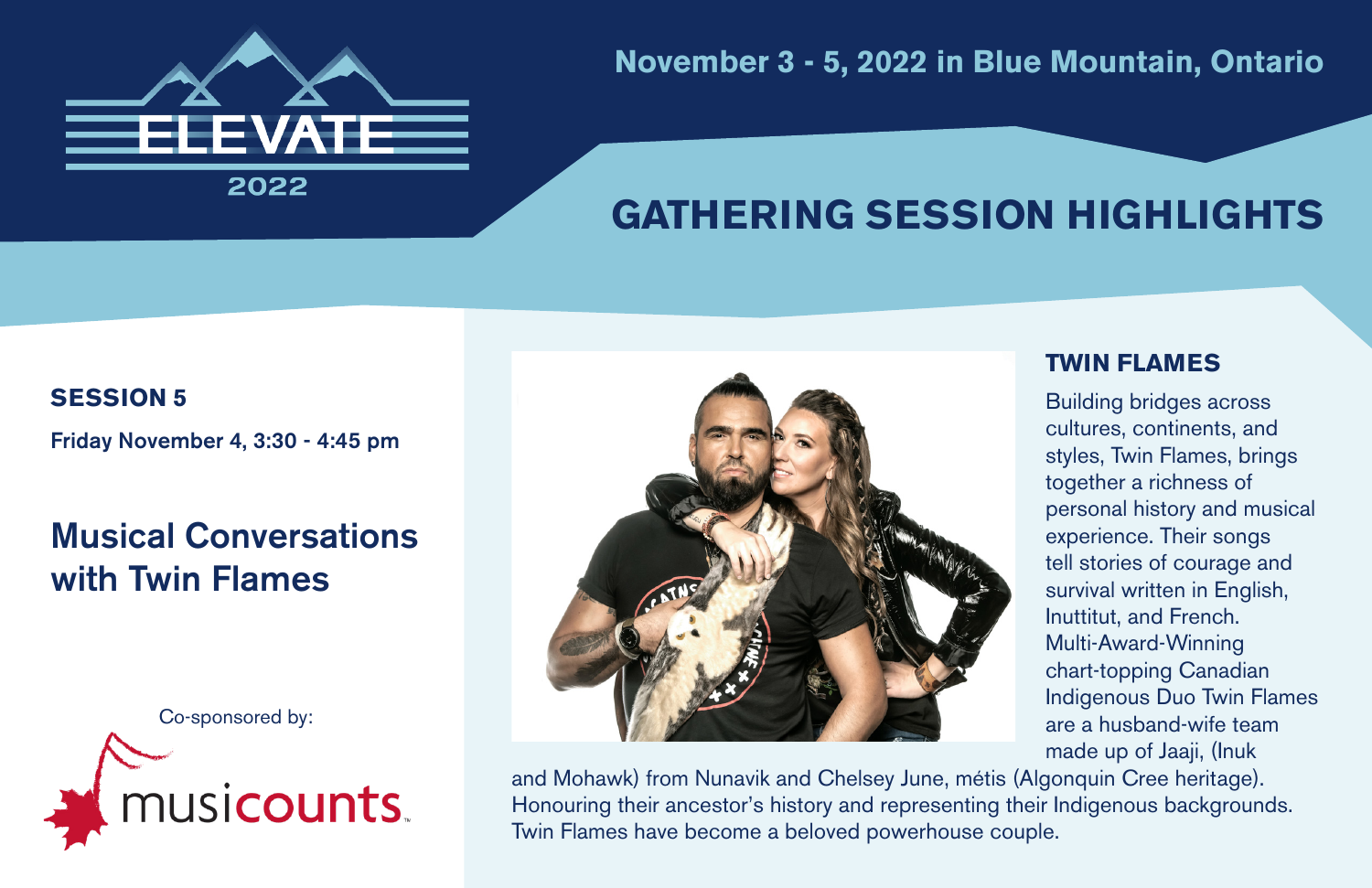

**Blue Mountain, Ontario**

## November 3 - 5, 2022 in **GATHERING SESSION HIGHLIGHTS**

### **SESSION 7**

Saturday November 5, 10:45 am - 12:00 pm

### **Musical Conversations** with Alan Cross



### **ALAN CROSS**

Alan Cross is an internationally known broadcaster, interviewer, writer, consultant, blogger and speaker.

In his nearly 40 years in the broadcasting and music business, Alan has interviewed the biggest names in rock and is also known as a musicologist and documentarian through programs like the longrunning show, *The Ongoing History of New Music.*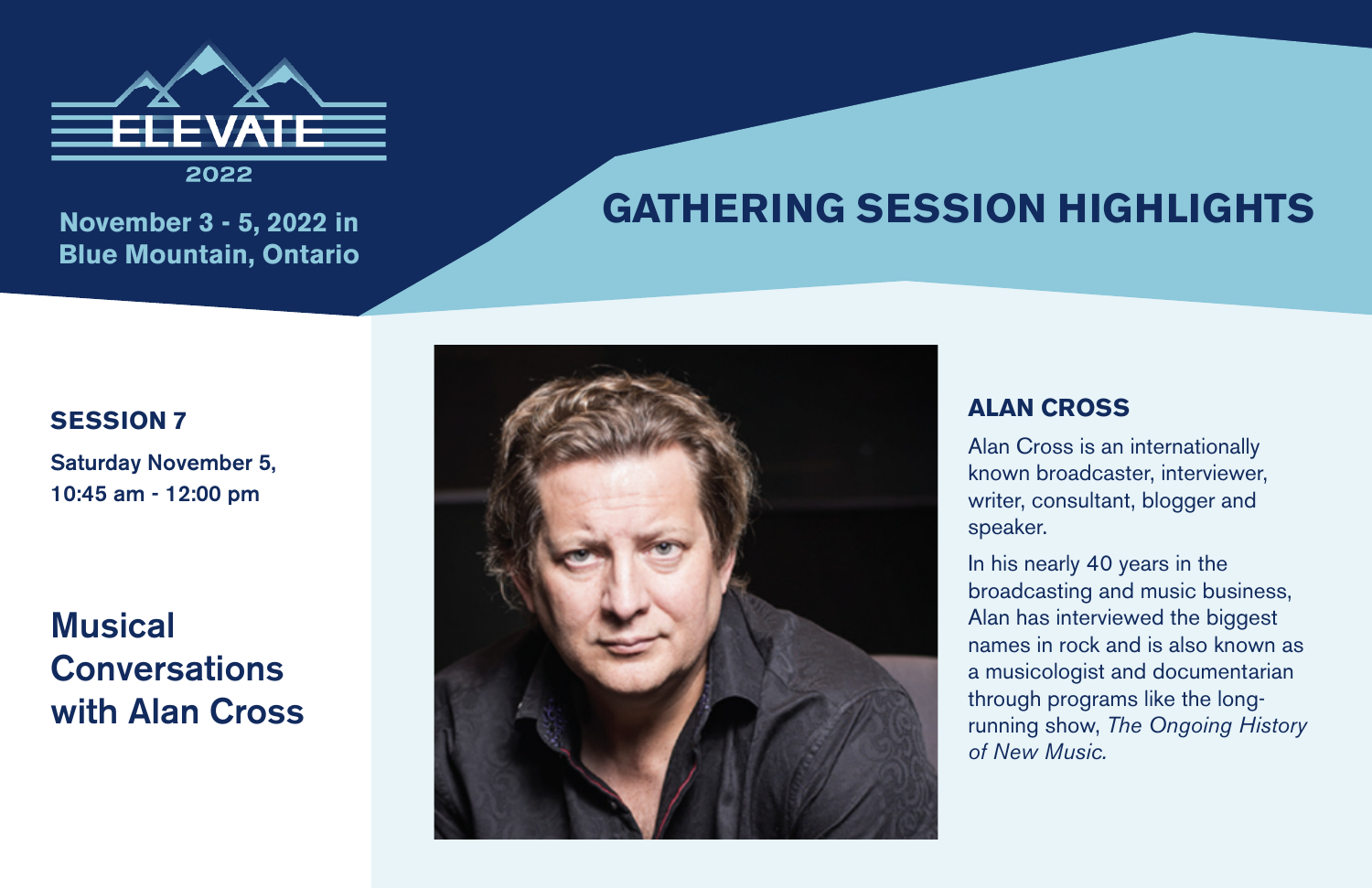

### **November 3 - 5, 2022 in Blue Mountain, Ontario**

## **GATHERING SESSION HIGHLIGHTS**

### **SESSION 7**

Saturday November 5, 10:45 am - 12:00 pm

## **Musical Conversations** with Mickey Smith Jr.

Co-sponsored by:





### **MICKEY SMITH JR.**

GRAMMY Music Educator Award Recipient, Mickey Smith Jr. hails from a forgotten community in the Bayou State of Louisiana and now stands on phenomenal stages. As an EDUCATOR-ENCOURAGER, international speaker, saxophonist, author, and master development coach for elementary and middle school band directors, he is committed to encouraging and equipping all educators with the tools to Discover Their Sound of significance and Keep On Going with resilience to create a SOUND180 days of school. Smith provides specialised speaking services for both corporate and educational clients who are ready to engage, educate, and elevate every audience member to excellence. Whether the message is being shared in a School District, a

Conference, In-Person or Virtually, Smith believes that every child is simply one SoundAdult away from discovering their own sound of success and that educators still have the power to create a shift in the thoughts and perspectives of our next and best. Mickey's motivational mixture of music & message teaches people how to reach people with consistency, intention, and strategy.